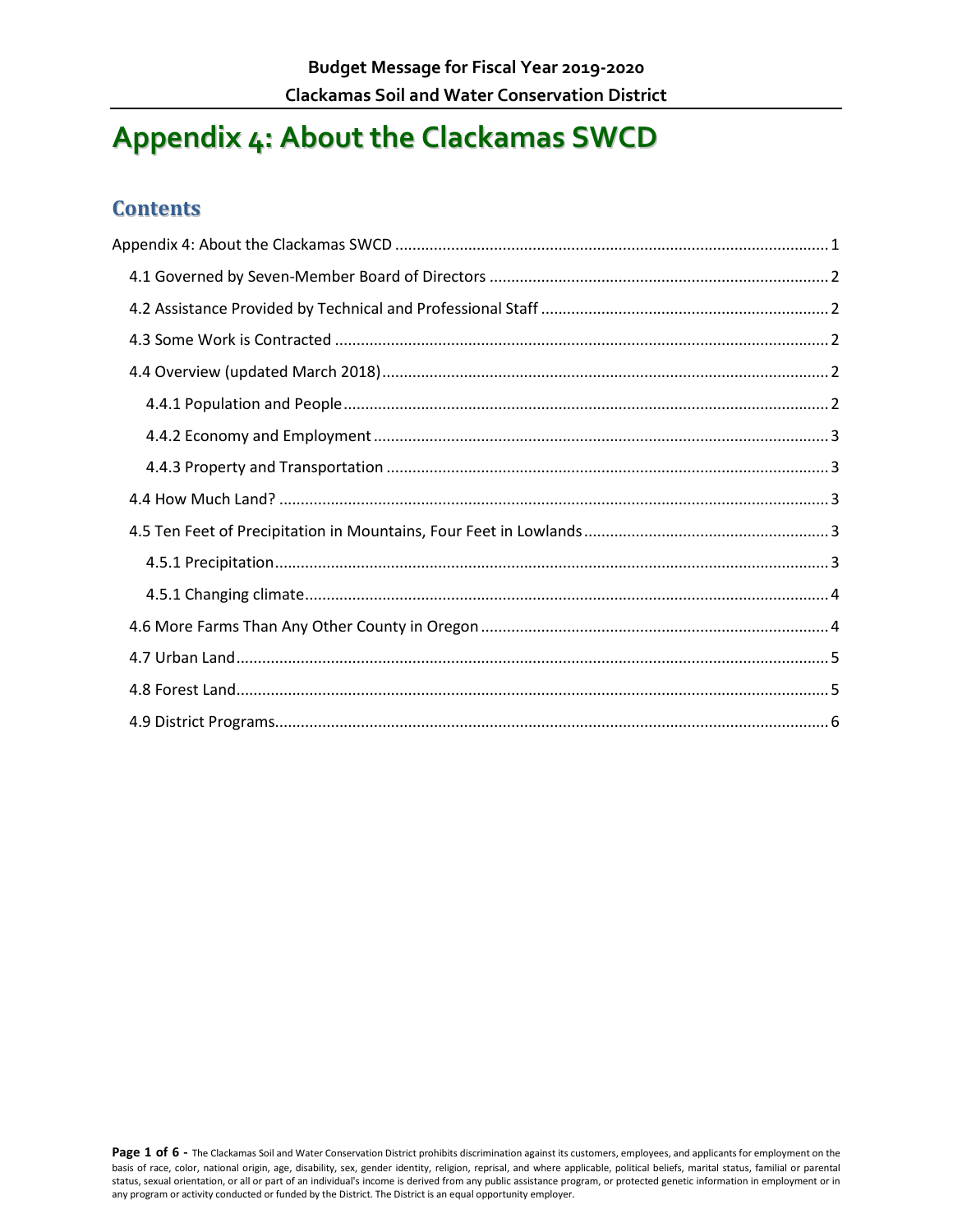# **Clackamas Soil and Water Conservation District**

### <span id="page-1-0"></span>**4.1 Governed by Seven-Member Board of Directors**

The District is governed by a seven-member Board of Directors. Individual directors are publicly elected in county-wide elections administered by Clackamas County. Five directors are elected to represent specific zones in the District, and two directors are elected "at large," meaning they do not represent a particular zone.

The District boundary is identical to that of Clackamas County, Oregon. The District office is located in Oregon City in an attempt to balance easy access by the majority of Clackamas County citizens with proximity to active farming areas.

### <span id="page-1-1"></span>**4.2 Assistance Provided by Technical and Professional Staff**

The District has 15.4 full-time equivalent (FTE) positions. These people work to assure the proper management and administration of the District, to educate and inform our constituents, and to provide conservation services to our customers.

The majority of the District's employees are engaged in providing conservation services to the public, with specialized skills addressing large and small farms, streams and the health of streamside vegetation, conservation in the urban environment, wildlife needs, outreach and education services, and invasive plant species.

Four employees provide management and administration of the organization: a contracts specialist, a financial administrator, an administrative assistant, and a general manager. All work occurs under the supervision of a general manager who reports to the Board of Directors.

### <span id="page-1-2"></span>**4.3 Some Work is Contracted**

The District also utilizes specialized contractors to provide additional service. For example, vegetation management contractors are used to treat invasive species, and an engineering technician is utilized a few days a week to assist District staff in serving customer needs.

# **Clackamas County**

# <span id="page-1-3"></span>**4.4 Overview (updated March 2018)**

#### <span id="page-1-4"></span>**4.4.1 Population and People**

Clackamas County is the third most populated county in Oregon, with a population of 401,515 people. The median age is 41.5 years old and the median household income is  $$69,629$  a year in 152,414 households. *(Source: 2015 data available a[t https://datausa.io/profile/geo/clackamas-county-or/\)](https://datausa.io/profile/geo/clackamas-county-or/)*

Ethnicity in 2015 was 82.7% White, 8.52% Hispanic, 4.3% Asian, and 2.9% Multiracial. Other races or ethnicity were less than 1%, including Black, Native, Islander, and Other.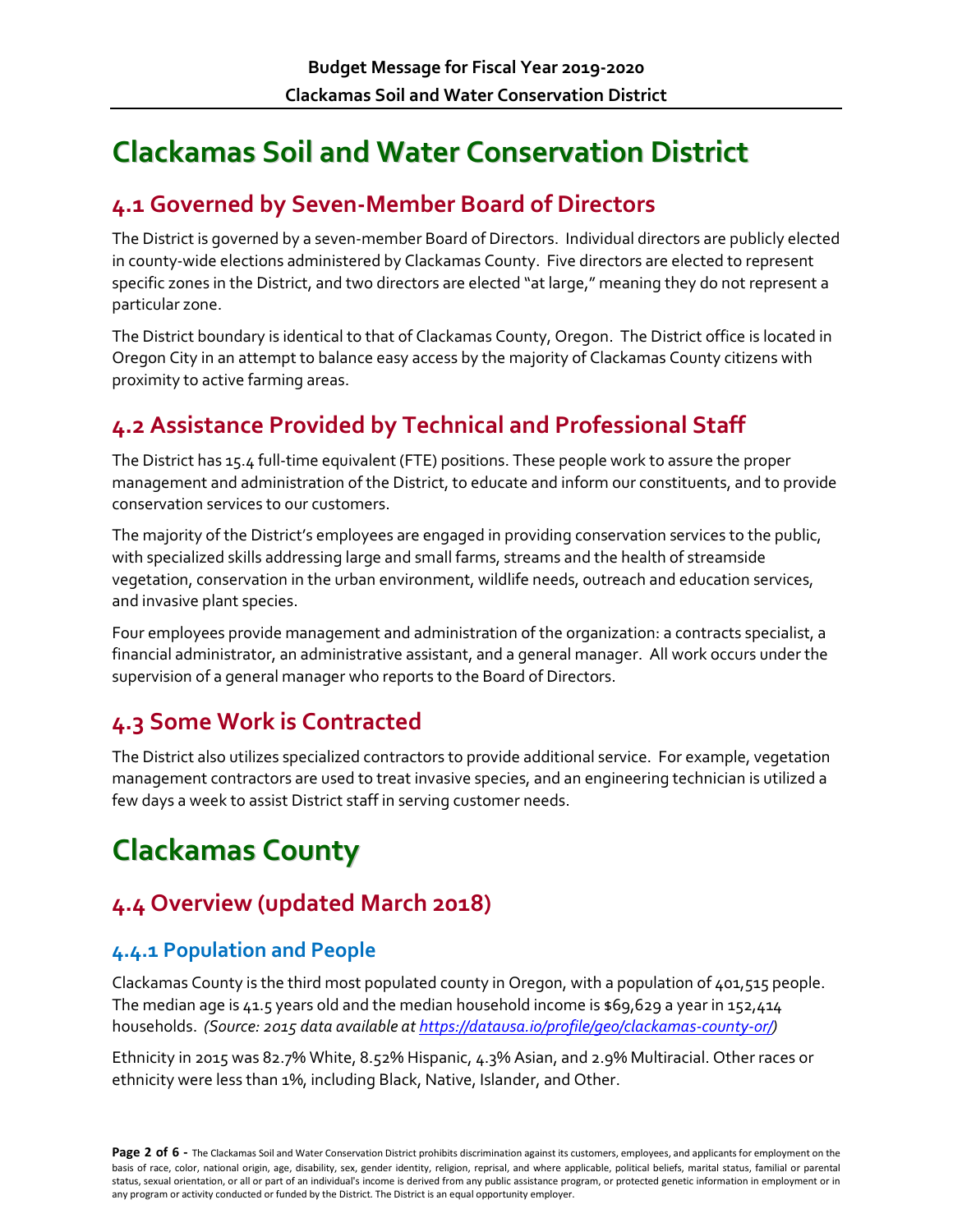The most common foreign languages are Spanish, Chinese, and Russian. Compared to other places, Clackamas County has a relatively high number of Russian speakers.

A large percentage of Clackamas County residents are veterans. The most common service period was the Vietnam War, followed by the 2001 Gulf War and the 1990's Gulf War. The Korean War and World War II are also represented in the population of veterans.

#### <span id="page-2-0"></span>**4.4.2 Economy and Employment**

Employment in Clackamas County totals 199,068 workers. The largest employment sectors are: healthcare and social assistance; manufacturing; and retail trade. Compared to other counties in Oregon, Clackamas County has an unusually high number of residents working in farming, fishing, and forestry with 3,566 people employed.

#### <span id="page-2-1"></span>**4.4.3 Property and Transportation**

The median property value in Clackamas County in 2015 was \$336,200, significantly higher than the median property value in Oregon of \$264,100 and the median property value in the Portland-Vancouver Metro Area of \$303,100.

Owner occupied housing units made up 69.3% of the total in Clackamas County, higher than the national average of 63%.

The largest share of households in Clackamas County have two cars, followed by three cars. The average commute time is 26.5 minutes, slightly higher than the United States average of 25.2 minutes. However, 2.06% of the Clackamas County workforce have commutes in excess of 90 minutes. Commute time for Clackamas County residents is, on average, more than in Oregon and more than in the Portland-Vancouver Metro Area.

The most common method of commuting is driving alone (78.4%), carpooling (9.3%), and working at home (6.42%). Public transit account for 2.4% of commuting trips for Clackamas County residents.

### <span id="page-2-2"></span>**4.4 How Much Land?**

The District covers all of Clackamas County, with a total area of 1,879 square miles. Land covers 1,868 square miles and surface water covers 11 square miles. The 11 square miles of water exists as wetlands, ponds, lakes, creeks, streams, and rivers.

# <span id="page-2-3"></span>**4.5 Ten Feet of Precipitation in Mountains, Four Feet in Lowlands**

#### <span id="page-2-4"></span>**4.5.1 Precipitation**

The eastern part of the District is bounded by the Cascade Mountains where luxuriant forests help to capture snow and rain. Water is an abundant resource but it is not evenly distributed, with some areas receiving far more than other regions. Some places end up with too much water and some too little.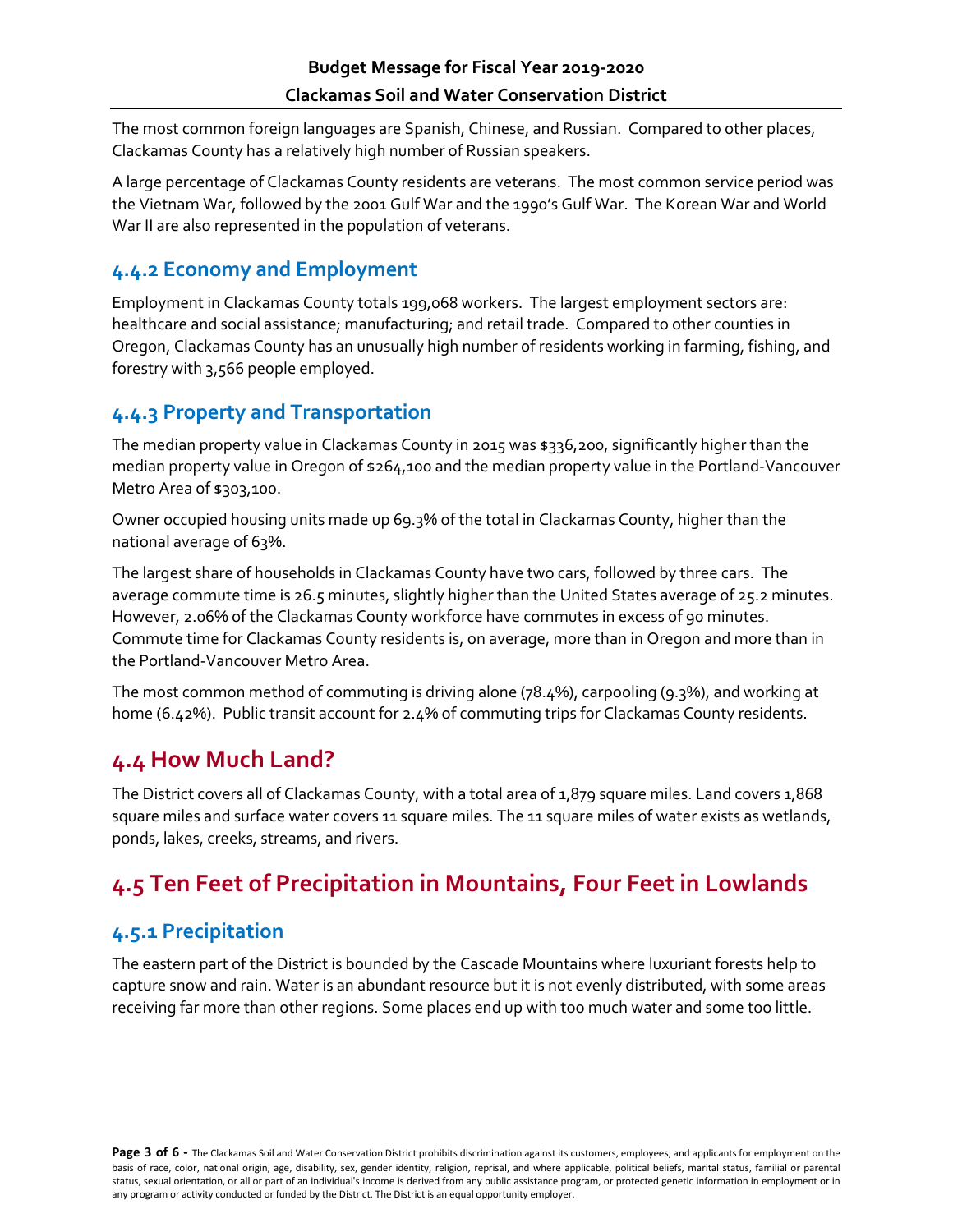

**Figure 1: Average rainfall in Clackamas County**

#### <span id="page-3-0"></span>**4.5.1 Changing climate**

Clackamas County is experiencing changing weather patterns. Whether or not these changes continue into the future, the safest approach by farmers and forest owners is to assume that changes will continue. The District continues to contemplate the impact that drier summers may have on farming and forestry activities, and on fish and wildlife habitats.

# <span id="page-3-1"></span>**4.6 More Farms Than Any Other County in Oregon**

The District is home to one of the most favorable farming locations in the United States: the Willamette River Valley. The combination of rich, deep soil with a moderate climate makes it possible for farmers to produce a diverse array of food crops, livestock, nursery products, and Christmas trees.

Farming activity occurs on 285 square miles of land, or 15 percent of the total area of land available in the District. In general, public lands are higher elevation landscapes not suitable for farming activities. It comes as no surprise that most farming activity is centered on fertile valley bottoms and prairies.

Farming often involves disturbing soil for field preparation, weed control, planting, and harvesting. Clearly, farming is a major land disturbing activity, and with land disturbance comes increased potential for soil erosion, loss of native plant communities, invasion of weeds, and impacts to water quality.

The 2007 Census of Agriculture was updated in 2012 and results are now available. In 2007, Clackamas County had more farms than any other county in Oregon with 3,989 farms reported. In 2012, we still have more farms than any county but the number has dropped to 3,745 on 162,667 acres. The District contains more than ten percent of the total number of farms statewide. However, the average size of a Clackamas County farm is only 43 acres, which is less than one-tenth of the average size across the state. Our average farm size continues to be the smallest in Oregon.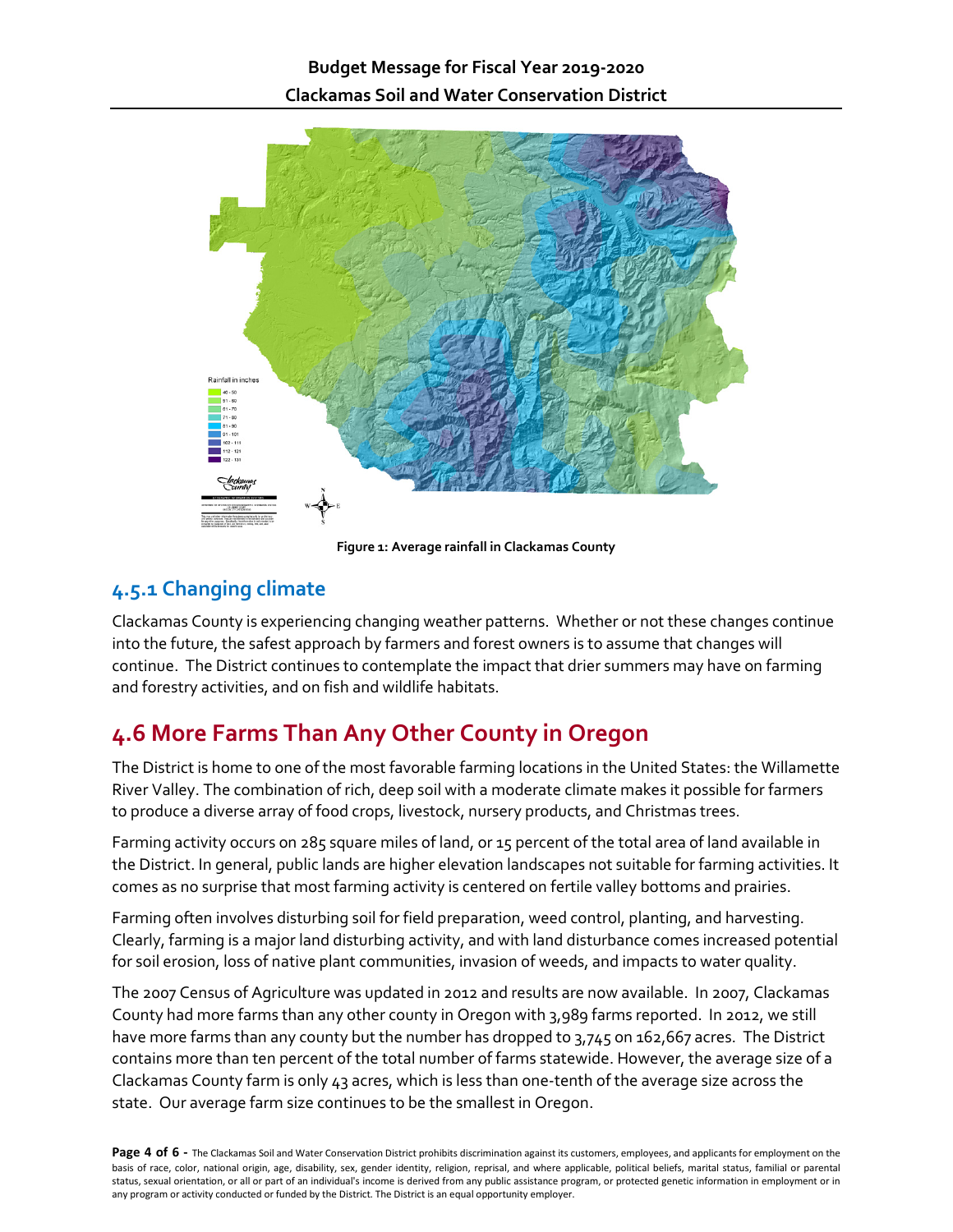Approximately one-quarter of farms in the District irrigate land. About one-quarter of the farms in the District are owned by women.

Farms in the District are important to the local, regional, and statewide economy, generating more total farm sales than any other county in Oregon except for Marion County.

# <span id="page-4-0"></span>**4.7 Urban Land**

According to the U.S. Census Bureau, the District held 375,922 people in 2010, or nearly ten percent of Oregon's total population. The Census Bureau's estimate for July 1, 2017 is 412,672 people, a 9.8 percent increase since the 2010 census.

Most people live in the northwestern part of Clackamas County.



**Figure 3: Population density in Clackamas County**

Conditions in the urban environment challenge us in helping landowners conserve natural resources. In and around cities, native soil profiles have been disturbed through the building of roads, businesses, and homes. Our traditional conservation practices are based on having native soil profiles, and may not always work as expected in urban conditions.

Some conservation practices suitable for urban landscapes are quite expensive compared to working on farm and forest land. Urban areas also present many more potential users of our services in a smaller area, compared to delivering services in our farming and forestry-based communities.

### <span id="page-4-1"></span>**4.8 Forest Land**

Forested land covers a large portion of the District. Figure 4 shows the distribution of public lands in Clackamas County, and in general, public lands are forested lands. In addition, private forest land occurs in a north-south strip between public lands to the east and farms to the west.

Almost all District activities occur in the western half of Clackamas County. Exceptions generally revolve around invasive species issues where the District may work with federal land managers.

Page 5 of 6 - The Clackamas Soil and Water Conservation District prohibits discrimination against its customers, employees, and applicants for employment on the basis of race, color, national origin, age, disability, sex, gender identity, religion, reprisal, and where applicable, political beliefs, marital status, familial or parental status, sexual orientation, or all or part of an individual's income is derived from any public assistance program, or protected genetic information in employment or in any program or activity conducted or funded by the District. The District is an equal opportunity employer.